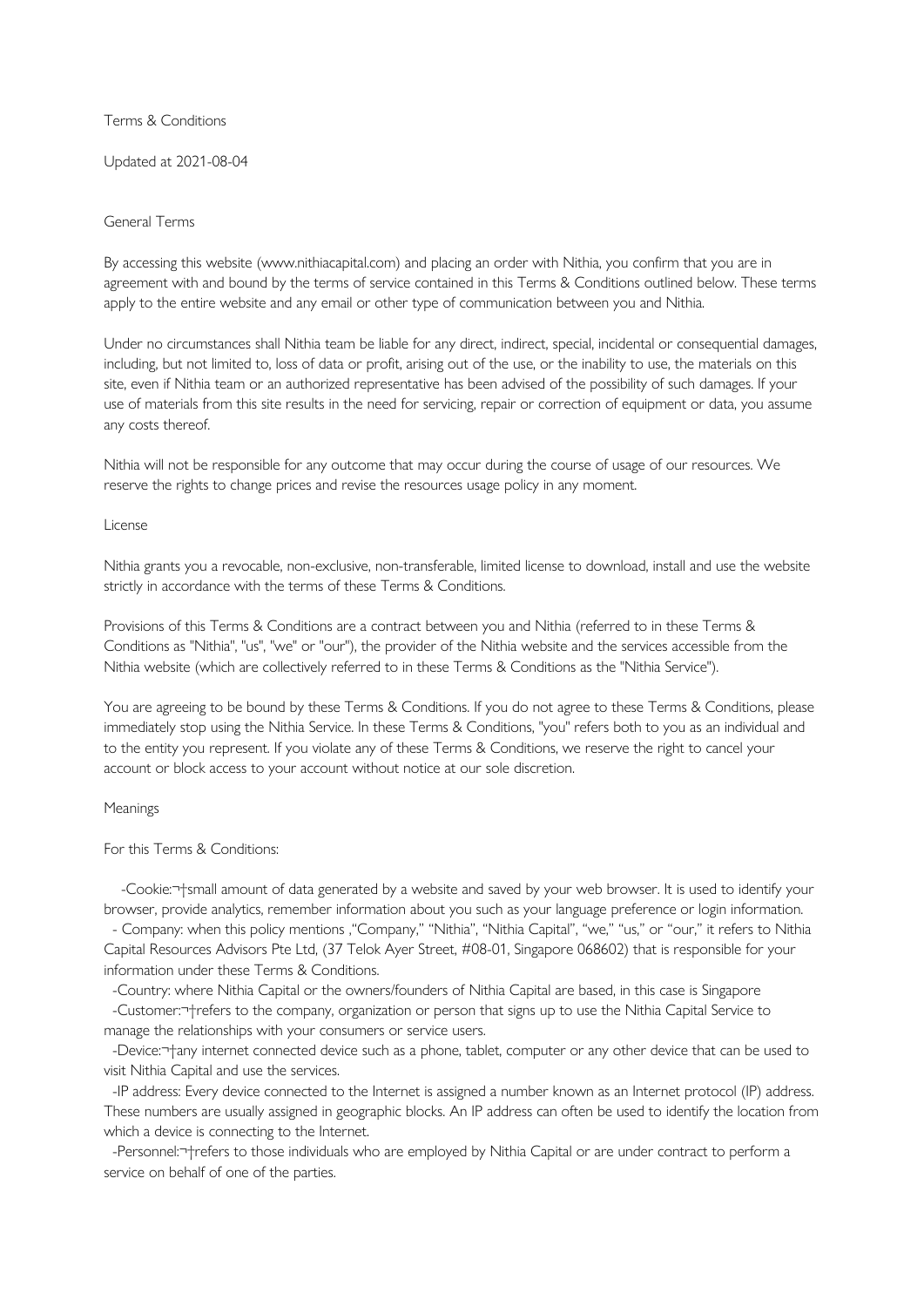-Personal Data: any information that directly, indirectly, or in connection with other information, including a personal identification number î allows for the identification or identifiability of a natural person.

 -Service: refers to the service provided by Nithia Capital as described in the relative terms (if available) and on this platform.

-Third-party service: T-refers to advertisers, contest sponsors, promotional and marketing partners, and others who provide our content or whose products or services we think may interest you.

-Website: Nithia Capital's site, which can be accessed via this URL: www.nithiacapital.com

-You: a person or entity that is registered with Nithia Capital to use the Services.

#### Restrictions

You agree not to, and you will not permit others to:

 -License, sell, rent, lease, assign, distribute, transmit, host, outsource, disclose or otherwise commercially exploit the website or make the platform available to any third party.

 -Modify, make derivative works of, disassemble, decrypt, reverse compile or reverse engineer any part of the website. -Remove, alter or obscure any proprietary notice (including any notice of copyright or trademark) of Nithia or its affiliates, partners, suppliers or the licensors of the website.

## Return and Refund Policy

Thanks for shopping at Nithia. We appreciate the fact that you like to buy the stuff we build. We also want to make sure you have a rewarding experience while you, are exploring, evaluating, and purchasing our products.

As with any shopping experience, there are terms and conditions that apply to transactions at Nithia. We will be as brief as our attorneys will allow. The main thing to remember is that by placing an order or making a purchase at Nithia, you agree to the terms along with Nithia's Privacy Policy.

If, for any reason, You are not completely satisfied with any good or service that we provide, don't hesitate to contact us and we will discuss any of the issues you are going through with our product.

# Your Suggestions

Any feedback, comments, ideas, improvements or suggestions (collectively, "Suggestions") provided by you to Nithia with respect to the website shall remain the sole and exclusive property of Nithia.

Nithia shall be free to use, copy, modify, publish, or redistribute the Suggestions for any purpose and in any way without any credit or any compensation to you.

### Your Consent

We've updated our Terms & Conditions to provide you with complete transparency into what is being set when you visit our site and how it's being used. By using our website, registering an account, or making a purchase, you hereby consent to our Terms & Conditions as we may amend from time to time.

# Links to Other Websites

This Terms & Conditions applies only to the Services. The Services may contain links to other websites not operated or controlled by Nithia. We are not responsible for the content, accuracy or opinions expressed in such websites, and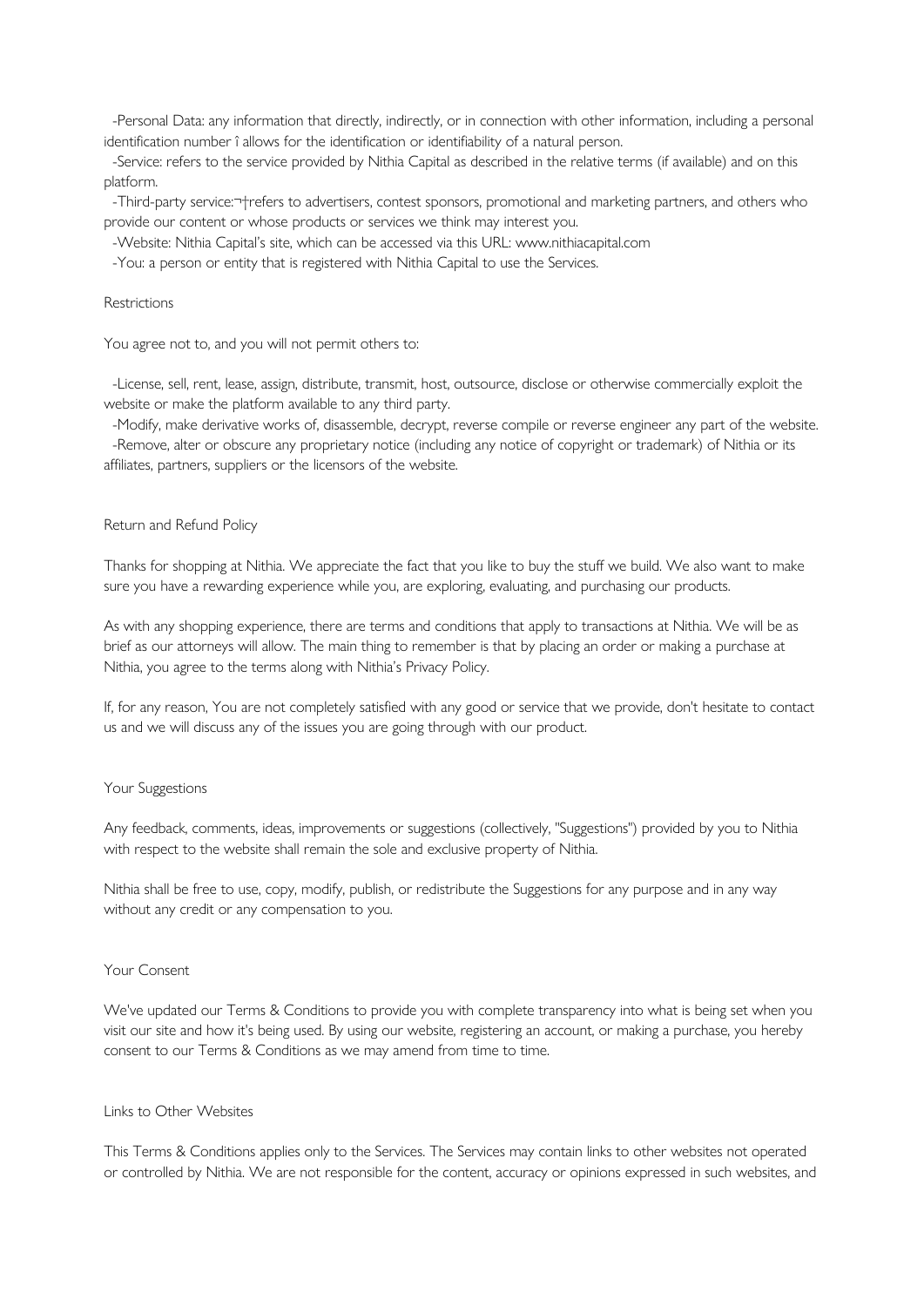such websites are not investigated, monitored or checked for accuracy or completeness by us. Please remember that when you use a link to go from the Services to another website, our Terms & Conditions are no longer in effect. Your browsing and interaction on any other website, including those that have a link on our platform, is subject to that website's own rules and policies. Such third parties may use their own cookies or other methods to collect information about you.

# Cookies

Nithia uses "Cookies" to identify the areas of our website that you have visited. A Cookie is a small piece of data stored on your computer or mobile device by your web browser. We use Cookies to enhance the performance and functionality of our website but are non-essential to their use. However, without these cookies, certain functionality like videos may become unavailable or you would be required to enter your login details every time you visit the website as we would not be able to remember that you had logged in previously. Most web browsers can be set to disable the use of Cookies. However, if you disable Cookies, you may not be able to access functionality on our website correctly or at all. We never place Personally Identifiable Information in Cookies.

# Changes To Our Terms & Conditions

You acknowledge and agree that Nithia may stop (permanently or temporarily) providing the Service (or any features within the Service) to you or to users generally at Nithia's sole discretion, without prior notice to you. You may stop using the Service at any time. You do not need to specifically inform Nithia when you stop using the Service. You acknowledge and agree that if Nithia disables access to your account, you may be prevented from accessing the Service, your account details or any files or other materials which is contained in your account.

If we decide to change our Terms & Conditions, we will post those changes on this page, and/or update the Terms & Conditions modification date below.

# Modifications to Our website

Nithia reserves the right to modify, suspend or discontinue, temporarily or permanently, the website or any service to which it connects, with or without notice and without liability to you.

# Updates to Our website

Nithia may from time to time provide enhancements or improvements to the features/ functionality of the website, which may include patches, bug fixes, updates, upgrades and other modifications ("Updates").

Updates may modify or delete certain features and/or functionalities of the website. You agree that Nithia has no obligation to (i) provide any Updates, or (ii) continue to provide or enable any particular features and/or functionalities of the website to you.

You further agree that all Updates will be (i) deemed to constitute an integral part of the website, and (ii) subject to the terms and conditions of this Agreement.

# Third-Party Services

We may display, include or make available third-party content (including data, information, applications and other products services) or provide links to third-party websites or services ("Third- Party Services").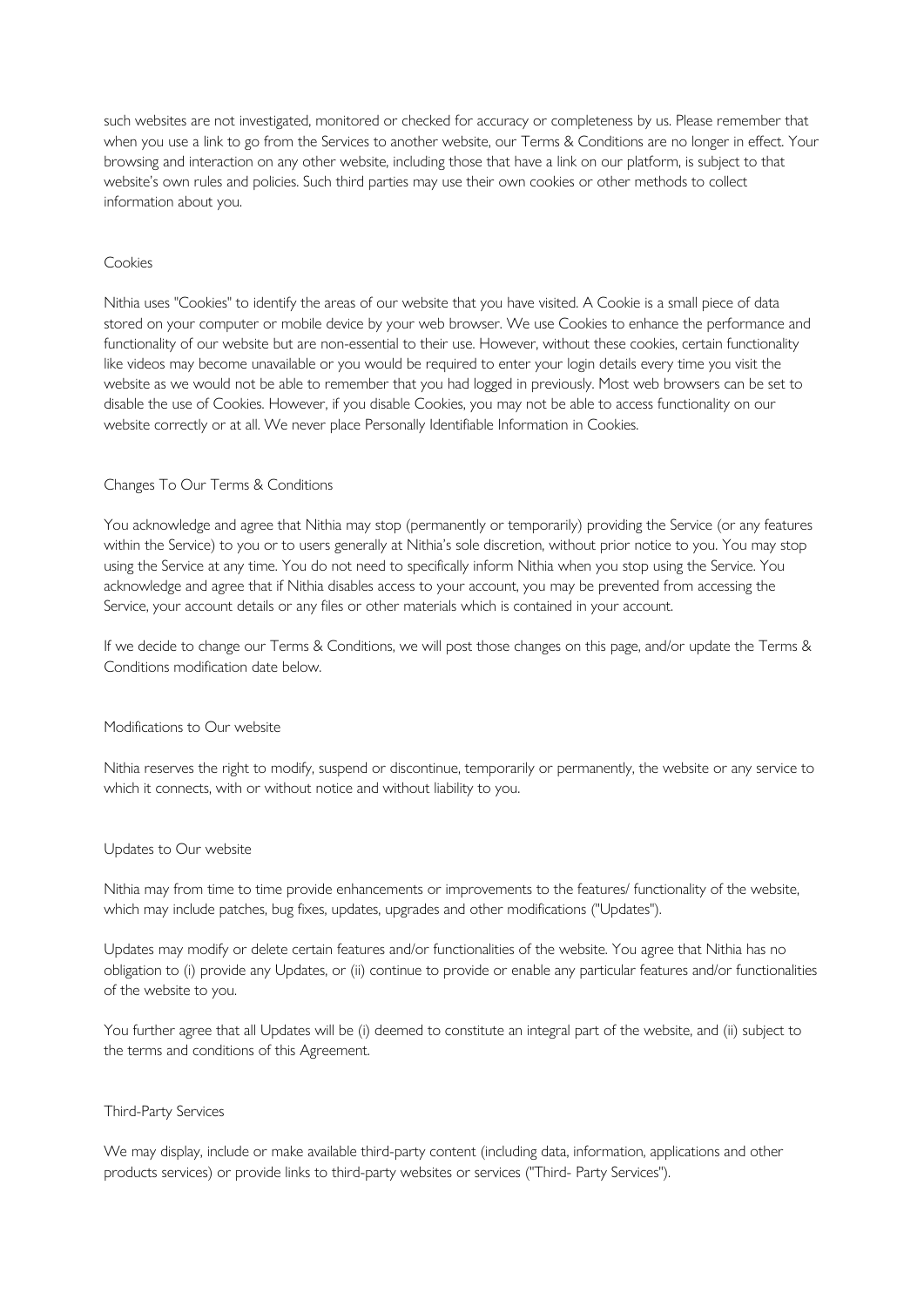You acknowledge and agree that Nithia shall not be responsible for any Third-Party Services, including their accuracy, completeness, timeliness, validity, copyright compliance, legality, decency, quality or any other aspect thereof. Nithia does not assume and shall not have any liability or responsibility to you or any other person or entity for any Third-Party Services.

Third-Party Services and links thereto are provided solely as a convenience to you and you access and use them entirely at your own risk and subject to such third parties' terms and conditions.

## Term and Termination

This Agreement shall remain in effect until terminated by you or Nithia.

Nithia may, in its sole discretion, at any time and for any or no reason, suspend or terminate this Agreement with or without prior notice.

This Agreement will terminate immediately, without prior notice from Nithia, in the event that you fail to comply with any provision of this Agreement. You may also terminate this Agreement by deleting the website and all copies thereof from your computer.

Upon termination of this Agreement, you shall cease all use of the website and delete all copies of the website from your computer.

Termination of this Agreement will not limit any of Nithia's rights or remedies at law or in equity in case of breach by you (during the term of this Agreement) of any of your obligations under the present Agreement.

### Copyright Infringement Notice

If you are a copyright owner or such owner's agent and believe any material on our website constitutes an infringement on your copyright, please contact us setting forth the following information: (a) a physical or electronic signature of the copyright owner or a person authorized to act on his behalf; (b) identification of the material that is claimed to be infringing; (c) your contact information, including your address, telephone number, and an email; (d) a statement by you that you have a good faith belief that use of the material is not authorized by the copyright owners; and (e) the a statement that the information in the notification is accurate, and, under penalty of perjury you are authorized to act on behalf of the owner.

### Indemnification

You agree to indemnify and hold Nithia and its parents, subsidiaries, affiliates, officers, employees, agents, partners and licensors (if any) harmless from any claim or demand, including reasonable attorneys' fees, due to or arising out of your: (a) use of the website; (b) violation of this Agreement or any law or regulation; or (c) violation of any right of a third party.

### No Warranties

The website is provided to you "AS IS" and "AS AVAILABLE" and with all faults and defects without warranty of any kind. To the maximum extent permitted under applicable law, Nithia, on its own behalf and on behalf of its affiliates and its and their respective licensors and service providers, expressly disclaims all warranties, whether express, implied, statutory or otherwise, with respect to the website, including all implied warranties of merchantability, fitness for a particular purpose, title and non-infringement, and warranties that may arise out of course of dealing, course of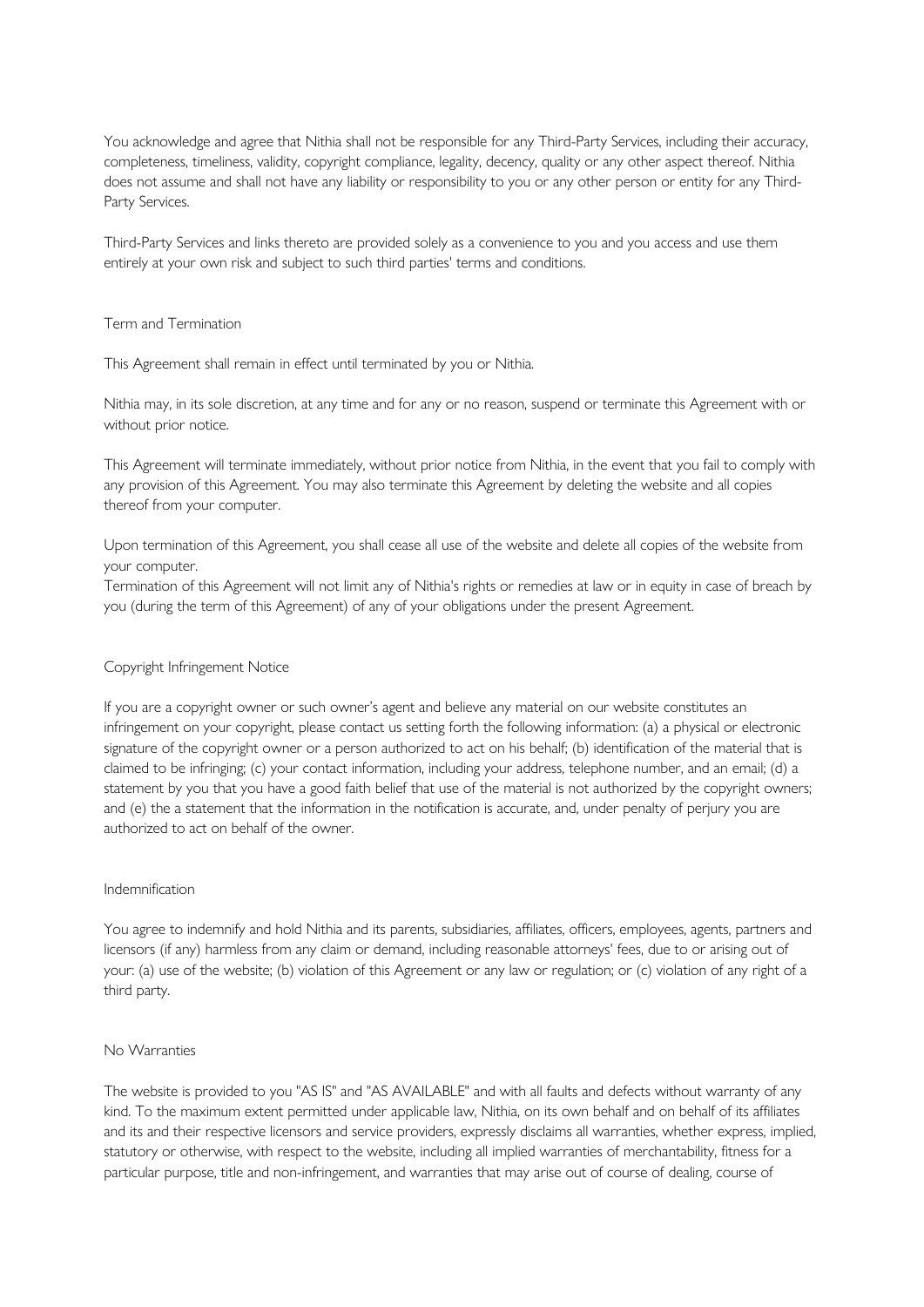performance, usage or trade practice. Without limitation to the foregoing, Nithia provides no warranty or undertaking, and makes no representation of any kind that the website will meet your requirements, achieve any intended results, be compatible or work with any other software, systems or services, operate without interruption, meet any performance or reliability standards or be error free or that any errors or defects can or will be corrected.

Without limiting the foregoing, neither Nithia nor any Nithia's provider makes any representation or warranty of any kind, express or implied: (i) as to the operation or availability of the website, or the information, content, and materials or products included thereon; (ii) that the website will be uninterrupted or error-free; (iii) as to the accuracy, reliability, or currency of any information or content provided through the website; or (iv) that the website, its servers, the content, or e-mails sent from or on behalf of Nithia are free of viruses, scripts, trojan horses, worms, malware, timebombs or other harmful components.

Some jurisdictions do not allow the exclusion of or limitations on implied warranties or the limitations on the applicable statutory rights of a consumer, so some or all of the above exclusions and limitations may not apply to you.

# Limitation of Liability

Notwithstanding any damages that you might incur, the entire liability of Nithia and any of its suppliers under any provision of this Terms & Conditions and your exclusive remedy for all of the foregoing shall be limited to the amount actually paid by you for the website.

To the maximum extent permitted by applicable law, in no event shall Nithia or its suppliers be liable for any special, incidental, indirect, or consequential damages whatsoever (including, but not limited to, damages for loss of profits, for loss of data or other information, for business interruption, for personal injury, for loss of privacy arising out of or in any way related to the use of or inability to use the website, third-party software and/or third-party hardware used with the website, or otherwise in connection with any provision of this Agreement), even if Nithia or any supplier has been advised of the possibility of such damages and even if the remedy fails of its essential purpose.

Some states/jurisdictions do not allow the exclusion or limitation of incidental or consequential damages, so the above limitation or exclusion may not apply to you.

# Severability

If any provision of this Agreement is held to be unenforceable or invalid, such provision will be changed and interpreted to accomplish the objectives of such provision to the greatest extent possible under applicable law and the remaining provisions will continue in full force and effect.

This Agreement, together with the Privacy Policy and any other legal notices published by Nithia on the Services, shall constitute the entire agreement between you and Nithia concerning the Services. If any provision of this Terms & Conditions is deemed invalid by a court of competent jurisdiction, the invalidity of such provision shall not affect the validity of the remaining provisions of this Terms & Conditions, which shall remain in full force and effect. No waiver of any term of this Terms & Conditions shall be deemed a further or continuing waiver of such term or any other term, and Nithia. As failure to assert any right or provision under this Terms & Conditions shall not constitute a waiver of such right or provision. YOU AND Nithia AGREE THAT ANY CAUSE OF ACTION ARISING OUT OF OR RELATED TO THE SERVICES MUST COMMENCE WITHIN ONE (1) YEAR AFTER THE CAUSE OF ACTION ACCRUES. OTHERWISE, SUCH CAUSE OF ACTION IS PERMANENTLY BARRED.

**Waiver**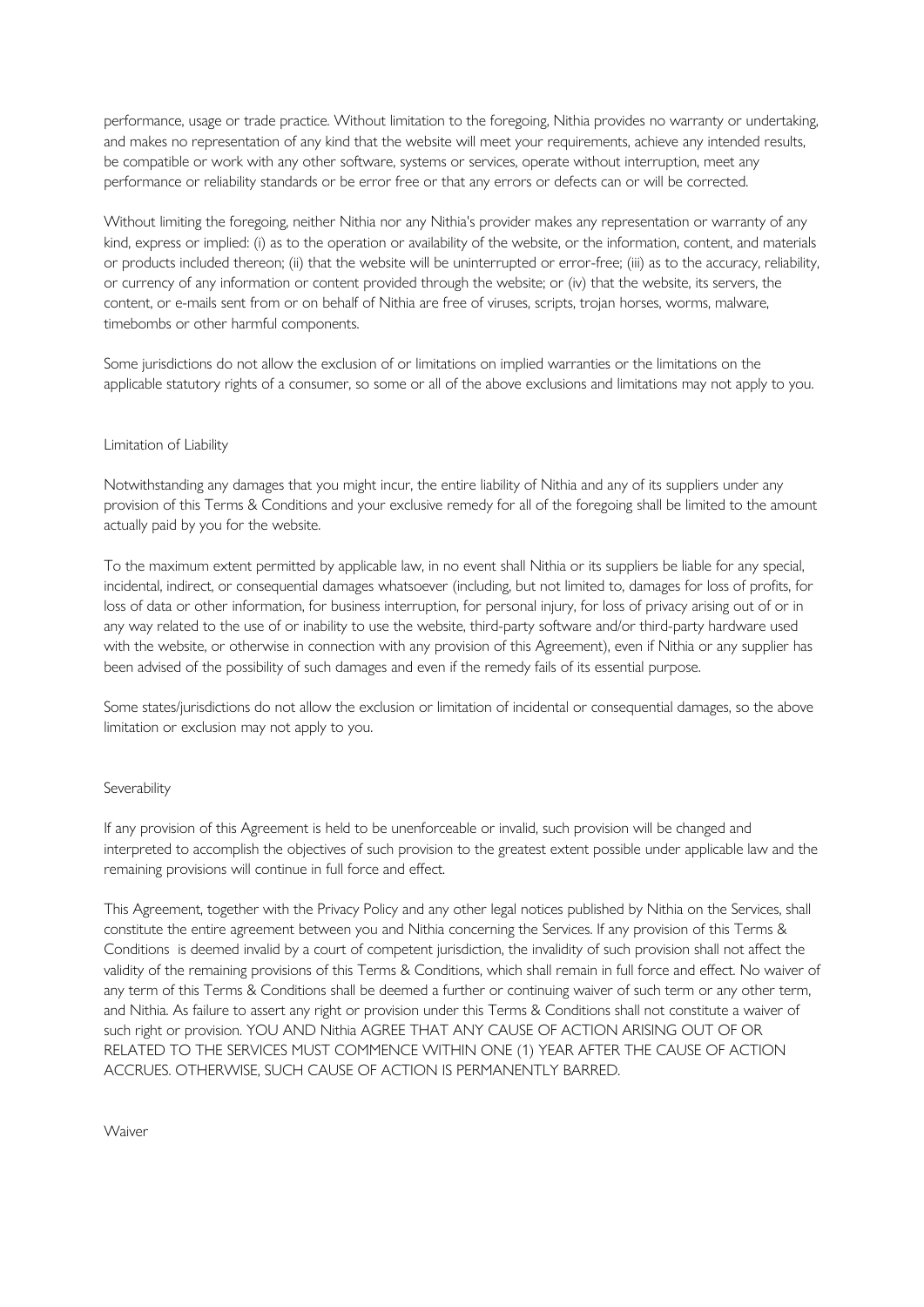Except as provided herein, the failure to exercise a right or to require performance of an obligation under this Terms & Conditions shall not effect a party's ability to exercise such right or require such performance at any time thereafter nor shall be the waiver of a breach constitute waiver of any subsequent breach.

No failure to exercise, and no delay in exercising, on the part of either party, any right or any power under this Terms & Conditions shall operate as a waiver of that right or power. Nor shall any single or partial exercise of any right or power under this Terms & Conditions preclude further exercise of that or any other right granted herein. In the event of a conflict between this Terms & Conditions and any applicable purchase or other terms, the terms of this Terms & Conditions shall govern.

# Amendments to this Terms & Conditions

Nithia reserves the right, at its sole discretion, to modify or replace this Agreement at any time. If a revision is material we will provide at least 30 days' notice prior to any new terms taking effect. What constitutes a material change will be determined at our sole discretion.

By continuing to access or use our website after any revisions become effective, you agree to be bound by the revised terms. If you do not agree to the new terms, you are no longer authorized to use Nithia.

# Entire Agreement

This Terms & Conditions constitutes the entire agreement between you and Nithia regarding your use of the website and supersedes all prior and contemporaneous written or oral agreements between you and Nithia. You may be subject to additional terms and conditions that apply when you use or purchase other Nithia's services, which Nithia will provide to you at the time of such use or purchase.

# Updates to Our Terms

We may change our Service and policies, and we may need to make changes to these Terms & Conditions so that they accurately reflect our Service and policies. Unless otherwise required by law, we will notify you (for example, through our Service) before we make changes to these Terms and give you an opportunity to review them before they go into effect. Then, if you continue to use the Service, you will be bound by the updated Terms & Conditions. If you do not want to agree to these or any updated Terms & Conditions, you can delete your account.

## Intellectual Property

The website and its entire contents, features and functionality (including but not limited to all information, software, text, displays, images, video and audio, and the design, selection and arrangement thereof), are owned by Nithia, its licensors or other providers of such material and are protected by Singapore and international copyright, trademark, patent, trade secret and other intellectual property or proprietary rights laws. The material may not be copied, modified, reproduced, downloaded or distributed in any way, in whole or in part, without the express prior written permission of Nithia, unless and except as is expressly provided in these Terms & Conditions. Any unauthorized use of the material is prohibited.

### Agreement to Arbitrate

This section applies to any dispute EXCEPT IT DOES NOT INCLUDE A DISPUTE RELATING TO CLAIMS FOR INJUNCTIVE OR EQUITABLE RELIEF REGARDING THE ENFORCEMENT OR VALIDITY OF YOUR OR Nithia. INTELLECTUAL PROPERTY RIGHTS. The term , Dispute, means any dispute, action, or other controversy between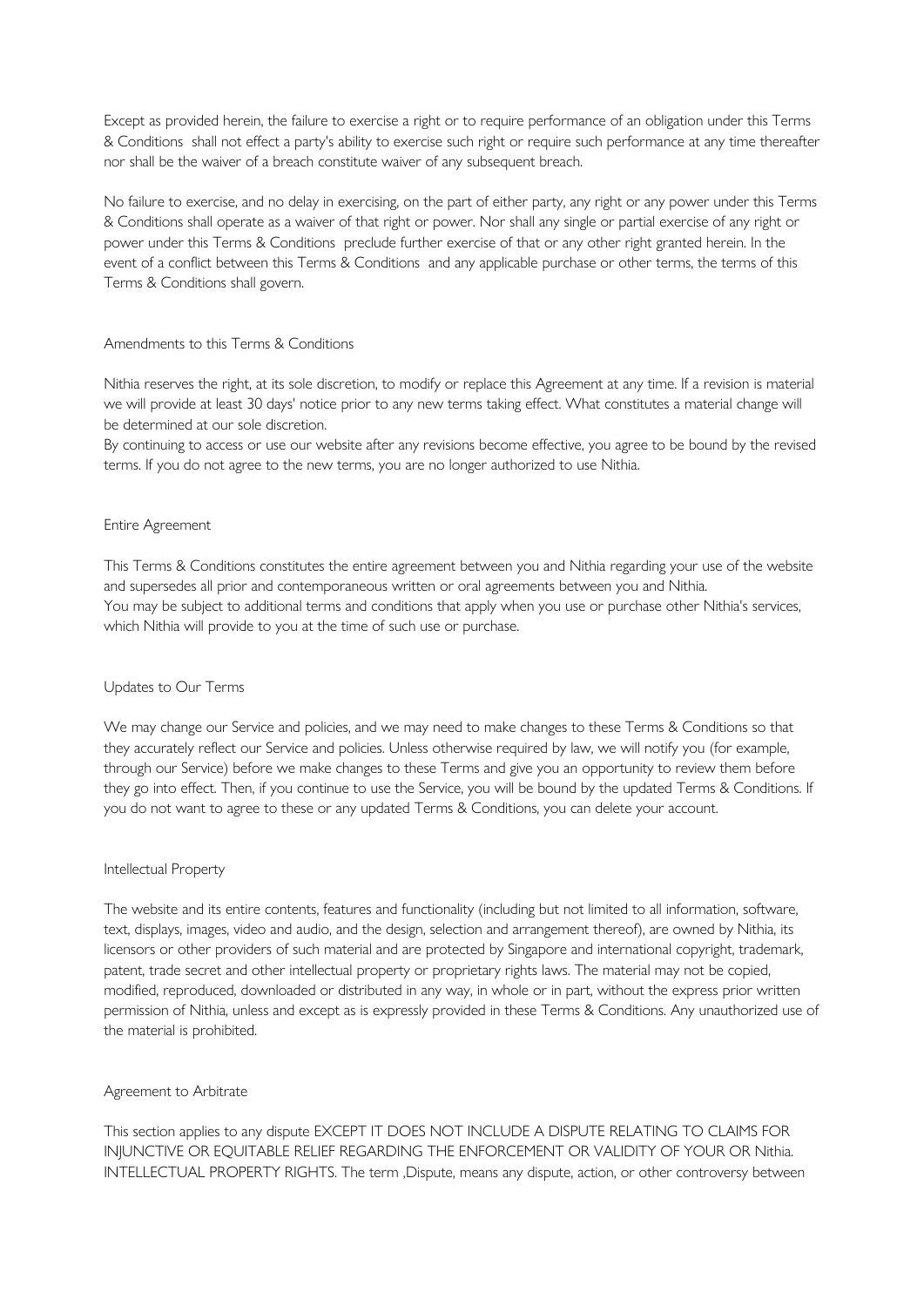you and Nithia concerning the Services or this agreement, whether in contract, warranty, tort, statute, regulation, ordinance, or any other legal or equitable basis. Dispute, will be given the broadest possible meaning allowable under law.

## Notice of Dispute

In the event of a dispute, you or Nithia must give the other a Notice of Dispute, which is a written statement that sets forth the name, address, and contact information of the party giving it, the facts giving rise to the dispute, and the relief requested. You must send any Notice of Dispute via email to:<sup>-+</sup>info@nithiacapital.com. Nithia will send any Notice of Dispute to you by mail to your address if we have it, or otherwise to your email address. You and Nithia will attempt to resolve any dispute through informal negotiation within sixty (60) days from the date the Notice of Dispute is sent. After sixty (60) days, you or Nithia may commence arbitration.

### Binding Arbitration

If you and Nithia don't resolve any dispute by informal negotiation, any other effort to resolve the dispute will be conducted exclusively by binding arbitration as described in this section. You are giving up the right to litigate (or participate in as a party or class member) all disputes in court before a judge or jury. The dispute shall be settled by binding arbitration in accordance with the commercial arbitration rules of Nithia's choosing. Either party may seek any interim or preliminary injunctive relief from any court of competent jurisdiction, as necessary to protect the party, rights or property pending the completion of arbitration. Any and all legal, accounting, and other costs, fees, and expenses incurred by the prevailing party shall be borne by the non-prevailing party.

### Submissions and Privacy

In the event that you submit or post any ideas, creative suggestions, designs, photographs, information, advertisements, data or proposals, including ideas for new or improved products, services, features, technologies or promotions, you expressly agree that such submissions will automatically be treated as non-confidential and non-proprietary and will become the sole property of Nithia without any compensation or credit to you whatsoever. Nithia and its affiliates shall have no obligations with respect to such submissions or posts and may use the ideas contained in such submissions or posts for any purposes in any medium in perpetuity, including, but not limited to, developing, manufacturing, and marketing products and services using such ideas.

# Typographical Errors

In the event a product and/or service is listed at an incorrect price or with incorrect information due to typographical error, we shall have the right to refuse or cancel any orders placed for the product and/or service listed at the incorrect price. We shall have the right to refuse or cancel any such order whether or not the order has been confirmed and your credit card charged. If your credit card has already been charged for the purchase and your order is canceled, we shall immediately issue a credit to your credit card account or other payment account in the amount of the charge.

### Miscellaneous

If for any reason a court of competent jurisdiction finds any provision or portion of these Terms & Conditions to be unenforceable, the remainder of these Terms & Conditions will continue in full force and effect. Any waiver of any provision of these Terms & Conditions will be effective only if in writing and signed by an authorized representative of Nithia. Nithia will be entitled to injunctive or other equitable relief (without the obligations of posting any bond or